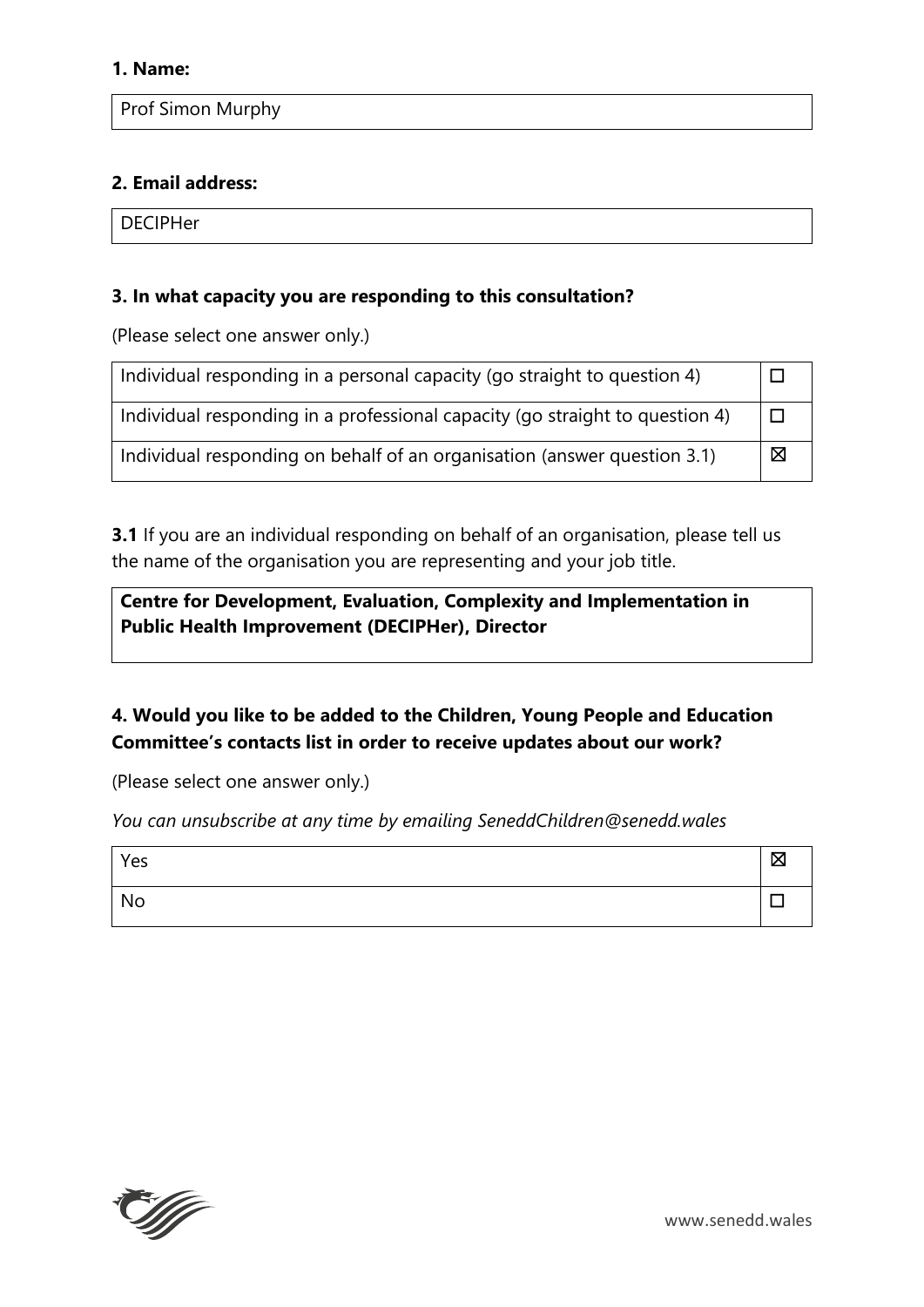## **5. Your views**

Record your views against the inquiry's terms of reference, which have been grouped into 5 themes:

- 1. Scale
- 2. Impact
- 3. Effectiveness of interventions
- 4. Wider context
- 5. Other

Please keep your response to no more than 2000 words in total.

## **5.1 Scale**

- The scale and nature of the issue in education settings and how many learners are affected.
- The extent to which this issue also occurs outside the formal education setting, including online.
- Schools, colleges and local authorities' collection and use of bullying and harassment data.

## SCHOOLS

The School Health Research Network is a network of secondary schools in Wales who have joined together with researchers, the Welsh Government and other organisations to support young people's health. The aim of the School Health Research Network is to improve health and wellbeing. The network helps schools in Wales work with researchers to generate and use good quality evidence about health improvement. The network collects a variety of robust health and wellbeing data from students and schools in Wales. In 2019/20 just under 120,000 11 to 16 year olds took part in the survey, from 198 schools, including 93% of maintained secondary schools. We report on these data via a biennual Welsh Government National Indicators Report which allows population monitoring of trends and an assement of policy progress. We also provide tailored benchmarked reports for regional stakeholders in LHBS and LEAs and for secondary schools across Wales to support health needs assemments, health action planning and monitoring and evaluation. More information can be found here:<https://www.shrn.org.uk/>

We collect a range of data on a variety of peer-on-peer harassment indicators. For example, figures from the 2019/20 survey indicate that the number of students who had sent a sexually explicit image AND had it shared to someone else without their consent rose to 11% as students ages increased (years 7-11). Similarly, the

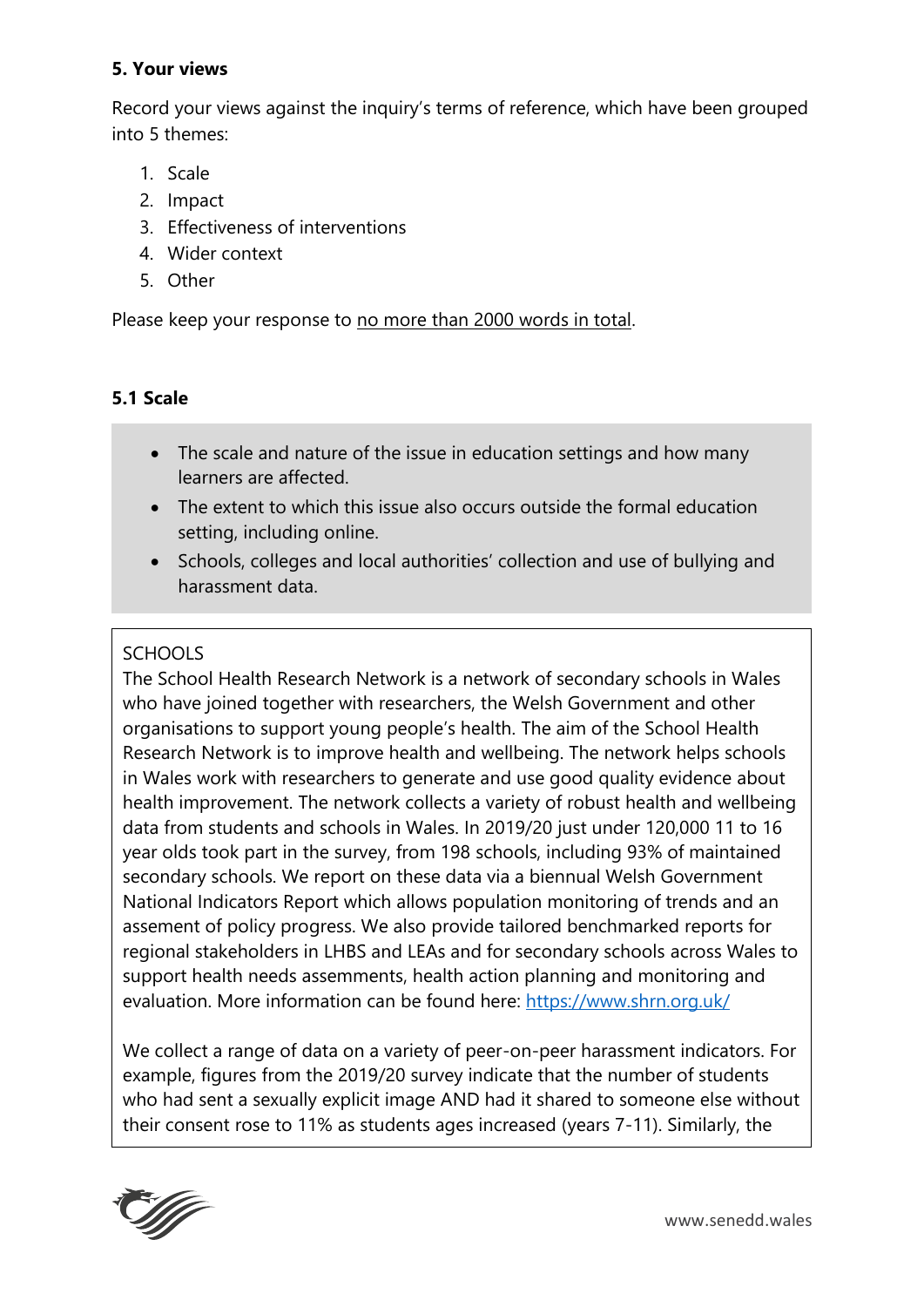proportion increased to 13% of students who had never sent a sexually explicit image to someone else, but reported that they had had an image shared without consent.

Findings indicate that up to 50% of students reported having been called sexually offensive names at school in the last year by boys, and over a third were called sexually offensive names at school by girls. These proportions can be broken down by gender to explore gendered peer-on-peer violence; 35% of boys had ever been called sexually offensive names at school by boys, and 42% of girls had been called sexually offensive names at school by boys. This rose to 68% for gender minority youth. Similarly, 27% of boys reported being called sexually offensive names by girls, and 32% of girls reported being called sexually offensive names by girls. This rose to 63% for gender minority youth.

Data is also collected on students' experiences of being unwantedly touched or kissed in school by boys and by girls. Overall, depending on year group, between 9-18% of students report that they have ever been unwantedly touched or kissed at school by boys. This figure is between 9-12% for unwanted touching or kissing by girls. The figures can be broken down by gender to explore gendered peer-onpeer harassment. A total of 13% of boys and 14% of girls reported being unwantedly touched or kissed at school by boys. This number rose to 41% for gender minority youth. A total of 15% of boys and 6% of girls reported being unwantedly touched or kissed in school by girls. This rose to 34% for gender minority youth.

Students are asked the most common reasons people in their year group are bullied. They are able to tick up to three responses. Between 29-36% students in years 7-11 reported that one of the top three reasons is because 'students are gay, lesbian or bisexual'. Between 4-15% reported a top three reason being because of their 'gender identity or expression'.

We also collect data on whether students believe their teachers take action when they hear pupils calling boys/girls sexually offensive names at school. Overall findings indicate that around three quarters of students in younger year groups agreed staff took action if they heard pupils being called sexually offensive names (by boys or girls). However this proportion decreased with age; one half of older students agreed staff took action when pupils were called sexually offensive names by girls, whereas only on third agreed that teachers took action when pupils were called sexually offensive names by boys.

We have data on young people's gender identity, dating experiences (same, both and opposite sex gender dating as well as emotional and physical dating and relationship violence) and sexual behaviour (asked to only students aged 15 years

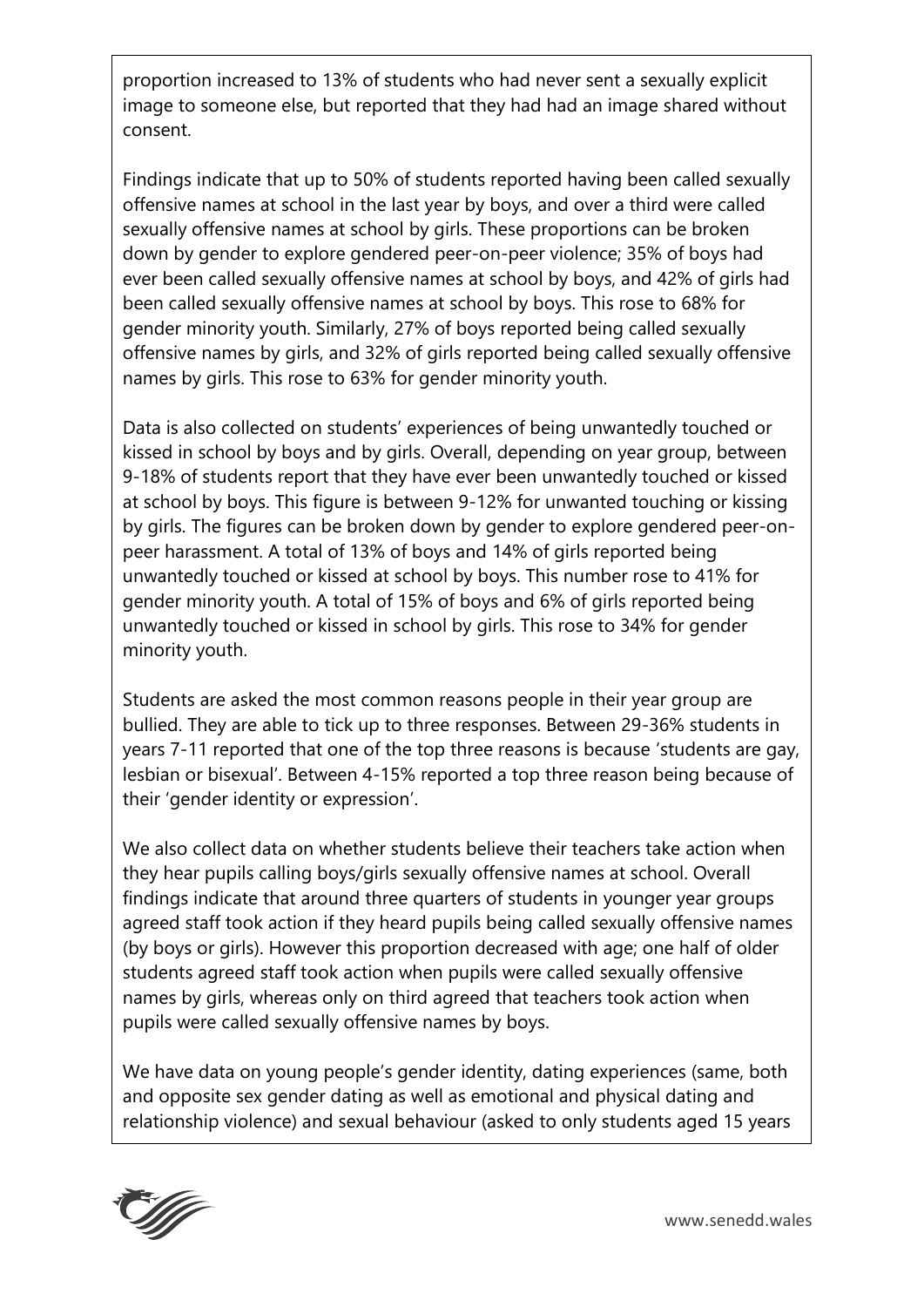and older). We could also share data on whether students believe their school teaches them about who to go to if they or someone they know experiences dating violence, and whether they would speak to a staff member of they/a friend experienced dating violence.

# FURTHER EDUCATION

As part of a MRC PHIND funded formative mixed methods study to inform the development of a safer sex and healthy relationships intervention for those aged 16–19 years studying in further education (FE) settings, six FE settings in England and Wales completed an e-survey with 2105 students which examined a variety of intervention development topics as well as sexual health and dating violence outcomes, but also looked at experience of peer-on-peer harassment.

A total of 29% of FE students reported being called sexually offensive names at FE by boys. This figure was 27% reporting being called sexually offensive names at FE by girls. A total of 13% of students reported that they had ever been unwantedly touched or kissed at their FE setting. A total of 10% of students reported that their had ever seen unwanted pornographic content while at FE and 6% of students reported that they had had a sexually explicit image shared without their consent. A total of 44% of students believed staff took action when they heard students being called sexually offensive names by other students. It is possible to explore these data in more detail (e.g. looking at experience in relation to gender/sexual minority groups etc.). Please contact us for more information.

We are currently undertaking a pilot randomised control trial of a safer sex and healthy relationships intervention in futher education settings, which aims to impact gender based violence. More information can be found here: <https://www.fundingawards.nihr.ac.uk/award/17/149/12>

# **5.2 Impact**

- The impact on pupils' learning, mental health and well-being.
- The impact on education settings and staff, for example in terms of discipline and the extent to which harassment among learners has become 'normalised'.
- The specific impacts on particular groups of learners (e.g., older pupils, girls, LGBTQ+ pupils, etc.).

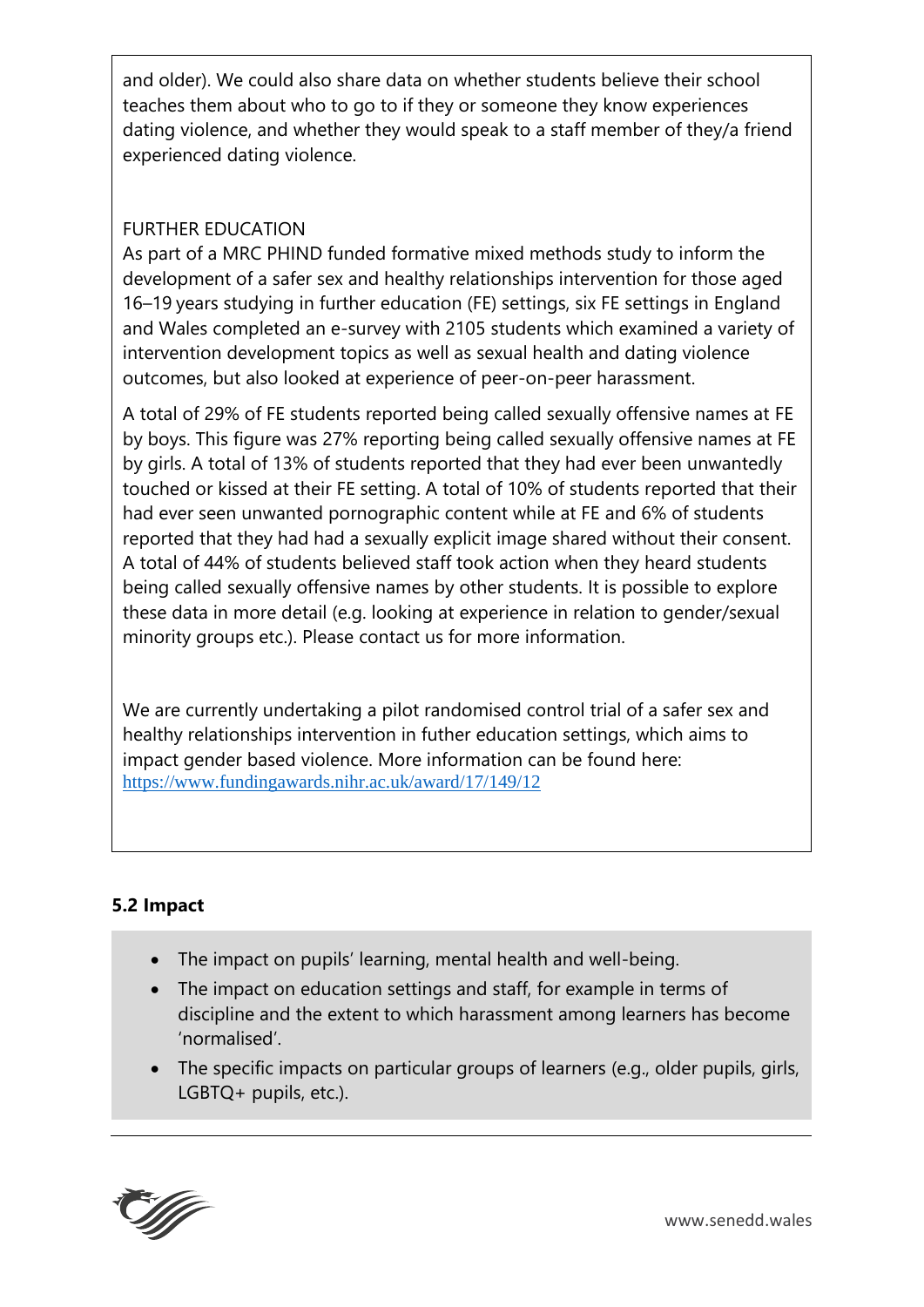We have not conducted specific analysis on these topics however there is scope to undertake analyses pertaining to the data detailed above, in relation to a variety of mental health and wellbeing data, and especially among particular sub-groups. We would welcome a discussion with Welsh Government stakeholders to develop a joint programme of analysis in this area.

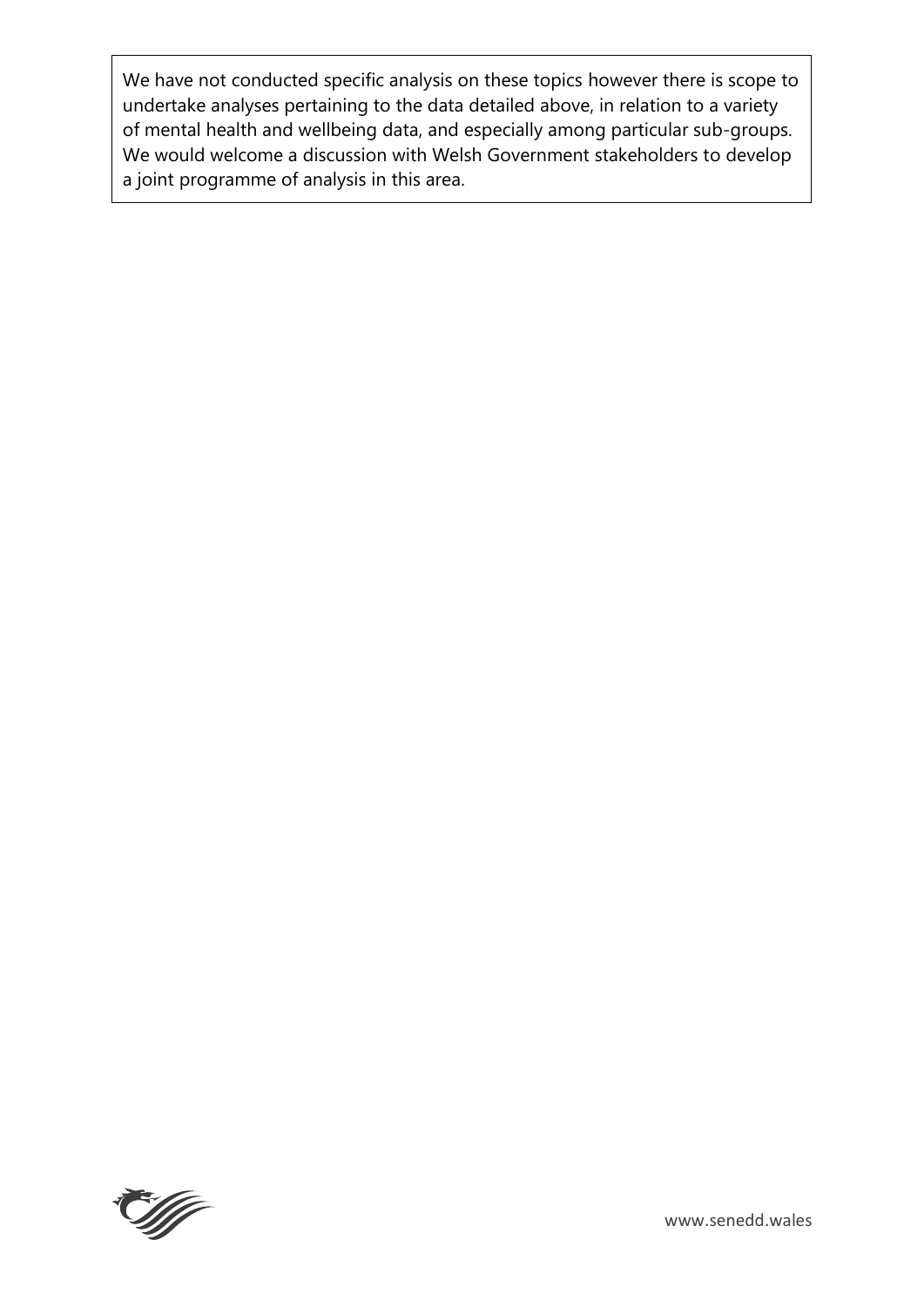# **5.3 Effectiveness of interventions**

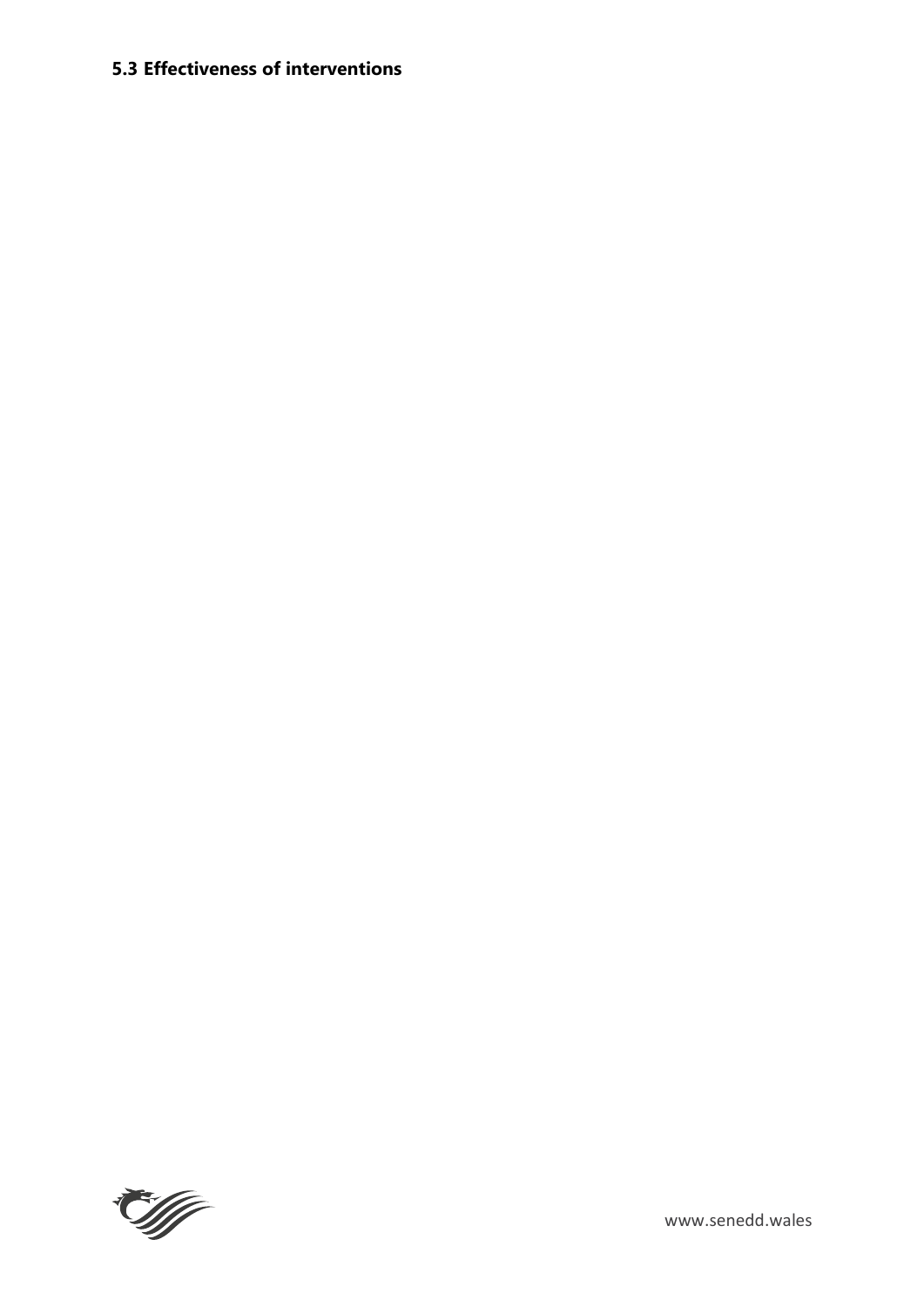- The effectiveness of existing policies and guidance, and the identification of potential solutions and improvements.
- The effectiveness of the roles of a wide range of statutory bodies (including the police, social services, local authority education departments, pupil referral units and schools themselves) and the extent to which a multiagency approach is being taken where appropriate.
- The effectiveness of the Welsh Government's response across all its relevant departments with a focus on education, social services and community safety and its inclusion of non-devolved services such as the police and the criminal justice system.

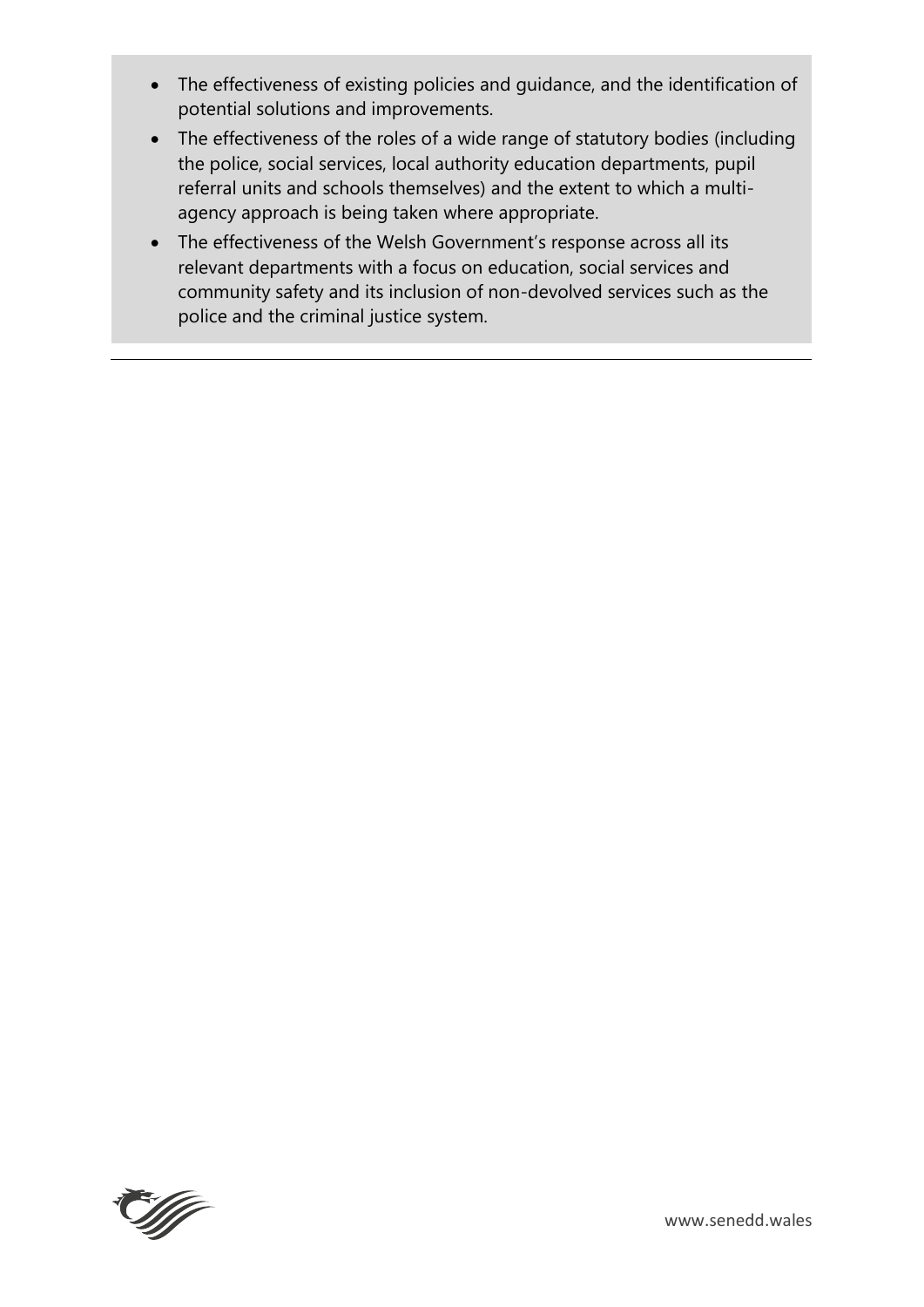# **SCHOOLS**

We are in the final stages of a large international systematic review looking at evidence for school-based interventions for dating and relationship violence and gender-based violence. We are looking at how effective these interventions are and what lessons have been learnt from putting them in place, to support schools that want to prevent these kinds of violence. We have conducted a systematic review; meaning that we have looked for published evidence about interventions for dating and relationship violence or gender-based violence, either separately or together, internationally. We have also looked for evidence of how those interventions were carried out, including interviews and focus groups with staff and pupils who were part of the intervention. The research aims were to answer the following questions: 1. What did the interventions do, and why? 2. What helped schools to roll out the interventions and what caused problems? 3. Were the interventions effective? Did they reduce both dating and relationship violence and gender-based violence? And did all students benefit? 4. What parts of the interventions were most effective? How was this different in different schools? 5. Based on the learning from questions 1-4, we have identified what factors in interventions are the most important for reducing both dating and relationship violence and gender-based violence. More information can be found here: <https://fundingawards.nihr.ac.uk/award/NIHR130144> . The final report is being finalised and results should be ready for sharing in the next few months. We would be delighted to share this with interested parties.

## FURTHER EDUCATION

Although currently unpublished, we have conducted a systematic review of intervention evaluations addressing sexual health and gender-based violence in Further Education (FE) settings or their international counterparts. We searched a variety of databases in November 2017 for outcome evaluations involving randomized trials, controlled before-after studies, matched control studies or interrupted time-series analyses taking place within FE settings or their international analogues. Included studies included peer-reviewed literature which sought to improve sexual health outcomes, reduce gender-based violence, or prevent intimate partner violence. A total of 1,724 deduplicated articles were obtained; 553 were retained for the second and 178 for the third stage of screening. Ten full texts were reviewed and two were eligible for inclusion. Very limited high-quality evidence exists of interventions to addressing sexual health and gender-based violence in FE settings. Evidence is urgently needed as FE provides an optimal setting for health promotion.

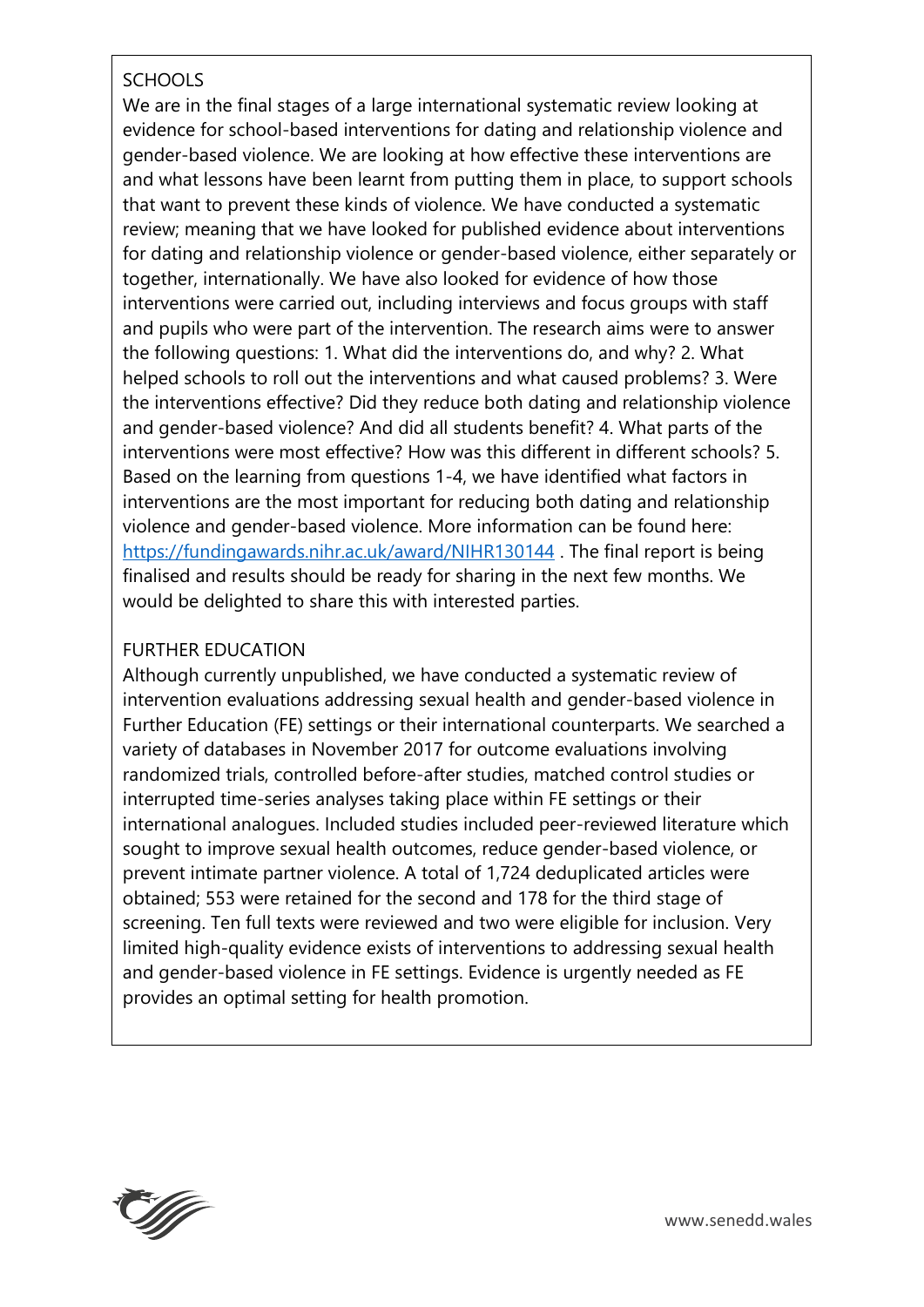### **5.4 The wider context**

- The impact of online content and influences on young people's attitudes, and the wider context of online safety and potential legislation at Westminster.
- The role of families, parents, and carers.
- The role of the new Curriculum for Wales in developing healthier attitudes towards relationships and sexuality issues.

We have supported the ongoing work of the new Curriculum for Wales, by DECIPHer team members sitting on the RSE Expert Panel, and feeding School Health Research Network data into the working groups.

We have not conducted specific analysis on these topics however there is scope to undertake analyses pertaining to the data detailed above, in relation to a variety of mental health and wellbeing data, and especially among particular sub-groups. We would welcome a discussion with Welsh Government stakeholders to develop a joint programme of analysis in this area.

## **5.5 Other**

Please record any views you have below that do not fit into the themes above.

SHRN collects a wide variety of data on health and wellbeing topics, especially those related to sexual harassment, dating violence, bullying and other forms of peer-on-peer violence. We report on these data via a biennual Welsh Government National Indicators Report which allows population monitoring of trends and an assement of policy progress. We also provide tailored benchmarked reports for regional stakeholders in LHBS and LEAs and for secondary schools across Wales to support health needs assemments, health action planning and monitoring and evaluation. We also welcome the opportunity to share this data in other forms by request, where possible. Please do contact us for more information: [SHRN@cardiff.ac.uk](mailto:SHRN@cardiff.ac.uk) o[r decipher@cardiff.ac.uk](mailto:decipher@cardiff.ac.uk)